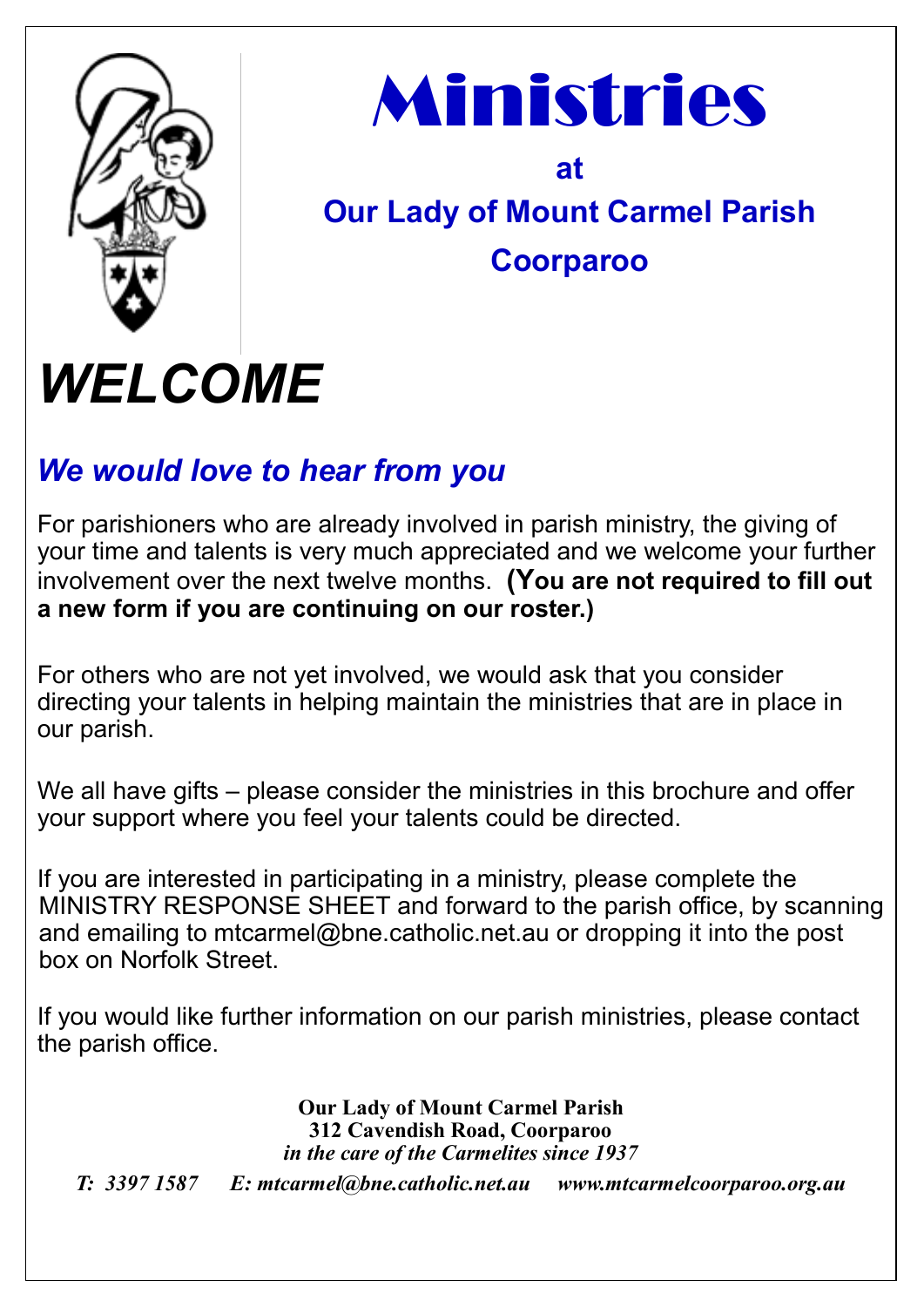### **Safeguarding Children and Vulnerable Adults Prevention and Protection Policy**

Mt Carmel Parish Community is committed to protecting all of its parishioners, in particular, its children and vulnerable adults. As such it strongly supports the Archdiocesan Safeguarding Children and Vulnerable Adults Prevention and Protection Policy and its implementation.

#### **The Carmelites, the Our Lady of Mt Carmel Parish Community and the Archdiocese of Brisbane holds that children, young people and vulnerable adults are a gift from God with an intrinsic right to dignity of life, respect and security from physical and emotional harm. They are to be treasured, nurtured and safeguarded by all.**

This means that everyone in the church must ensure that the fundamental rights of children, young people and vulnerable adults are respected. This will be achieved through the development of respectful relationships and a commitment to safety embracing appropriate boundaries, behaviours and practices, in accordance with the Archdiocesan *Code of Ethical Behaviour* and adherence to legislative imperatives of the State.

#### **This policy applies to Clergy, Religious, Staff, Parishioners, Volunteers, students on placement and Visitors to our sites, including Our Lady of Mt Carmel.**

In order to support this policy it is mandatory that all Parishes and Agencies of the Archdiocese engage in the following four strategies:

1. Safe recruitment and selection practices – helping prevent those who pose a risk to children from holding positions of trust;

2. Adhering to the code of ethical behaviour – having clear guidelines that set out what is and is not acceptable behaviour as an essential part of keeping children safe;

3. Operating safe activities for children – can help ensure a safe environment for children;

4. Mandatory reporting of harm or suspected harm.

The Archdiocese is committed to safeguarding children through vigilant prevention and protection practices as prescribed by the Australian Catholic Bishops' Conference and legislation.

*…for it is to such as these that the kingdom of God belongs.* **Mark 10.14**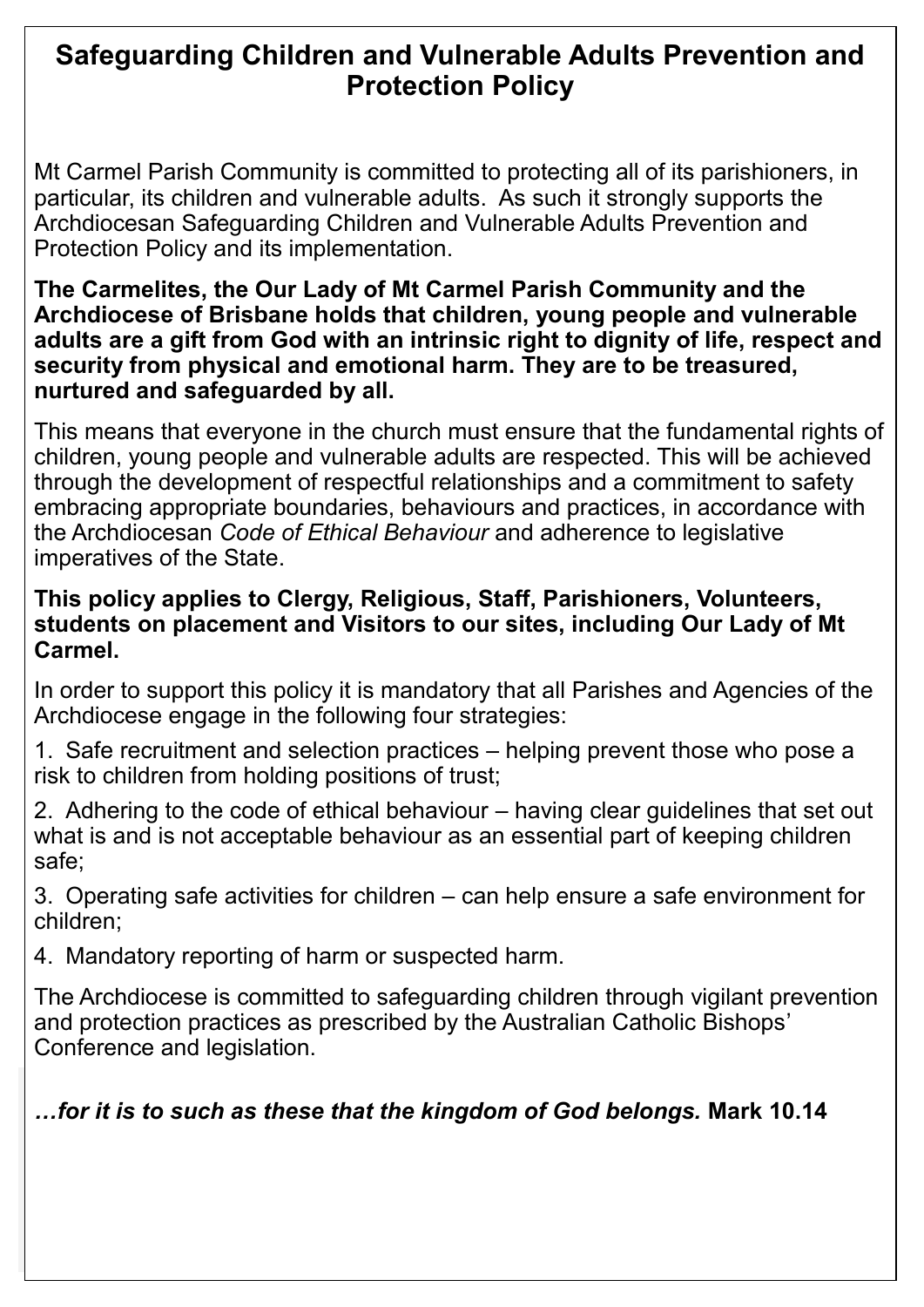Thank you for supporting the Mt Carmel Community in its ministries. We very much appreciate your support and no doubt the many people who receive the life giving care provided by our many volunteers greatly appreciate your generosity and goodwill.

Mt Carmel has implemented the Safeguarding Children and Vulnerable Adults Prevention and Protection Policy. As it is the case with the local sporting organisations and any other organisation that deals directly with children or vulnerable adults, you will be required to have an up to date Blue Card and Police Check. If you do not have a current Blue Card, the Parish office will provide you with the relevant applications and submit the documentation for you. This simple and straightforward application process will take place once you have registered your interest to take part in a ministry.

Once again thank you for your generosity—it is deeply valued.

#### **Ministers of the Word and Facilitators of Readers' Preparation**

If you would like to consider joining other readers who enjoy proclaiming The Word each month at the Mass of your choice, you will be required to attend the Thursday night preparation sessions during the week preceding your rostered Sunday. Here, facilitators who have a love and knowledge of scripture encourage readers to confidently proclaim The Word.

#### **Ministers of Communion**

Each Sunday we gather together to recognise and be fed by Christ's presence in the bread we break and eat, and in the wine we pour and drink. At the Sunday masses seven Eucharistic Ministers are needed. There is an introduction prior to beginning in this ministry and new ministers are rostered with experienced ministers.

#### **Communion to the Sick**

We welcome volunteers to undertake this richly rewarding ministry of taking Communion to the sick and housebound in our parish on Sundays.

\*Ministers are rostered on a monthly basis;

\*All visits are within the local Mt Carmel Parish;

\*An experienced minister accompanies new ministers on the first few visitations.

#### **Children's Liturgy of the Word**

CLOW provides the opportunity for children to hear the Word of God at their own level. A large number of children attend the program at the 8:30am Mass each Sunday (with the exception of school holidays). We are always looking for new ministers to assist with this vital ministry to the children of our parish.

#### **St Vincent de Paul**

St Vincent de Paul is a community of lay people animated by the desire to serve the poor. Members visit people who are in need and sometimes provide food, clothing, furniture and the basics of living. Members also organise the presentation of gifts and the collection at Sunday Masses.

#### **Music/Data Projector Ministries**

These ministries help the community to attend to prayerful liturgy through music and song. This dedicated group who provide music each week are in need of more members. We would love to hear from organists, pianists and singers.

Data Projector operators offer support to the music ministry at all our weekend liturgies.